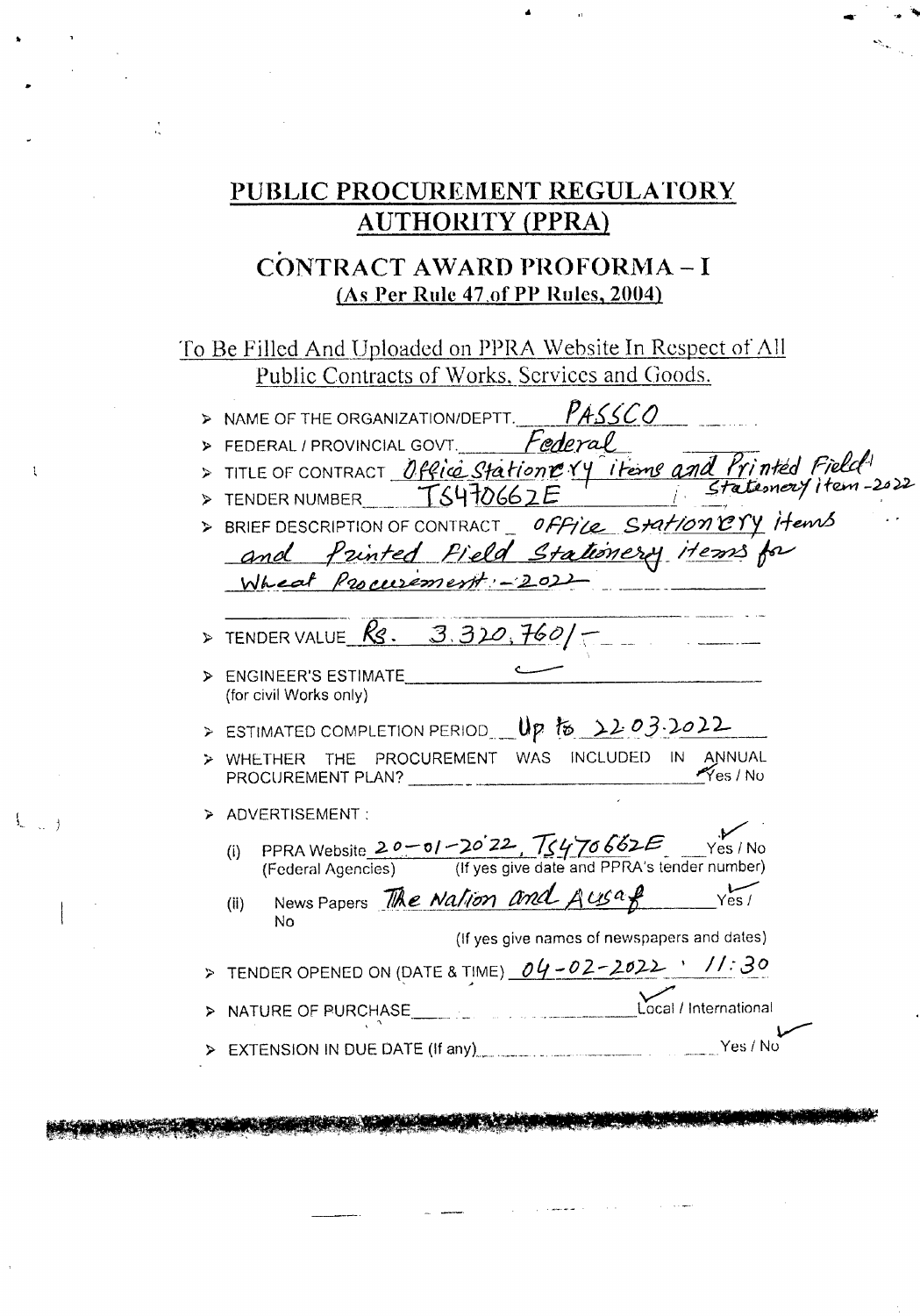| NUMBER OF TENDER DOCUMENTS SOLD<br>$\sim$<br>(Attach list of Buyers)                                                                                  |
|-------------------------------------------------------------------------------------------------------------------------------------------------------|
| WHETHER QUALIFICATION CRITERIA<br>⋗<br>WAS INCLUDED IN BIDDING/TENDER DOCUMENTS Yes / No<br>(If yes enclose a copy).                                  |
| > WHETHER BID EVALUATION CRITERIA<br>WAS INCLUDED IN BIDDING/TENDER DOCUMENTS __________ Yes / No<br>(If yes enclose a copy).                         |
| > WHICH METHOD OF PROCUREMENT WAS USED: - (Tick one)                                                                                                  |
| SINGLE STAGE - ONE ENVELOPE PROCEDURE<br>a)                                                                                                           |
| SINGLE STAGE - TWO ENVELOPE PROCEDURE. _____ __<br>b)                                                                                                 |
| TWO STAGE BIDDING PROCEDURE.<br>c)                                                                                                                    |
| TWO STAGE - TWO ENVELOPE BIDDING PROCEDURE.<br>d)                                                                                                     |
| PLEASE SPECIFY IF ANY OTHER METHOD OF PROCUREMENT WAS<br>ADOPTED WITH BRIEF REASONS (i.e EMERGENCY, DIRECT<br>CONTRACTING, NEGOTIATED TENDERING ETC.) |
| - WHO IS THE APPROVING AUTHORITY $MD$ PASS CO                                                                                                         |
| > WHETHER APPROVAL OF COMPETENT AUTHORITY WAS OBTAINED<br>FOR USING A METHOD OTHER THAN OPEN COMPETITIVE BIDDING.                                     |
| > NUMBER OF BIDS RECEIVED $\overline{O3}$ $\overline{3}$ $\overline{3}$ $\overline{3}$                                                                |

- $>$  WHETHER THE SUCCESSFUL BIDDER WAS LOWEST BIDDER  $\overrightarrow{Y}$ es / No
- );> WHETHER INTEGRITY PACT WAS SIGNED Yes *I* No

<u> Kama a matang atawang ka</u>

 $\hat{y}$  , and an experimental function

, ,

 $\mathbf{I}$ 

 $\mathcal{A}_\bullet$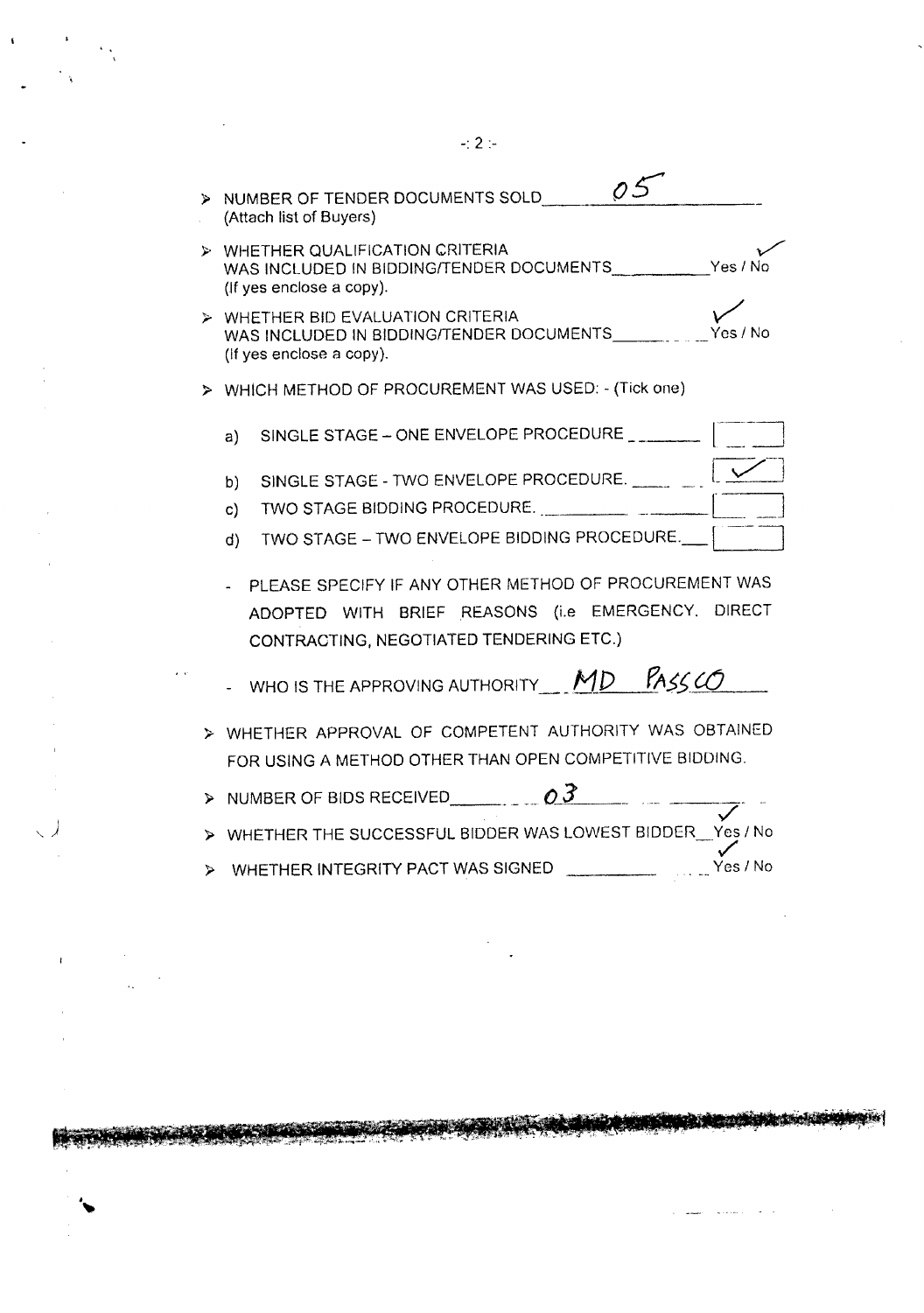### PUBLIC PROCUREMENT REGULATORY **AUTHORITY (PPRA)** (As Per Rule 47 of PP Rules, 2004)

# **CONTRACT AWARD PROFORMA-II**

### To Be Filled And Uploaded on PPRA Website In Respect of All Public Contracts of Works, Services & Goods.

> NUMBER OF BIDDERS PRESENT AT THE<br>OPENING OF BIDS 03 **TIME** OF > NAME AND ADDRESS OF THE SUCCESSFUL BIDDER 1. MS AI-NOOZ Traders 6-AI-Barnar Centre. > RANKING OF SUCCESSFUL BIDDER IN EVALUATION REPORT (i.e. 1<sup>st</sup>, 2<sup>nd</sup>, 3<sup>rd</sup> EVALUATED BID).  $\frac{1}{2}$  is in the set of  $\frac{1}{2}$ > NEED ANALYSIS (Why the procurement was necessary?). for record Keping and documention > IN CASE EXTENSION WAS MADE IN RESPONSE TIME, WHAT WERE THE REASONS (Briefly describe) \_\_\_\_\_\_  $N/A$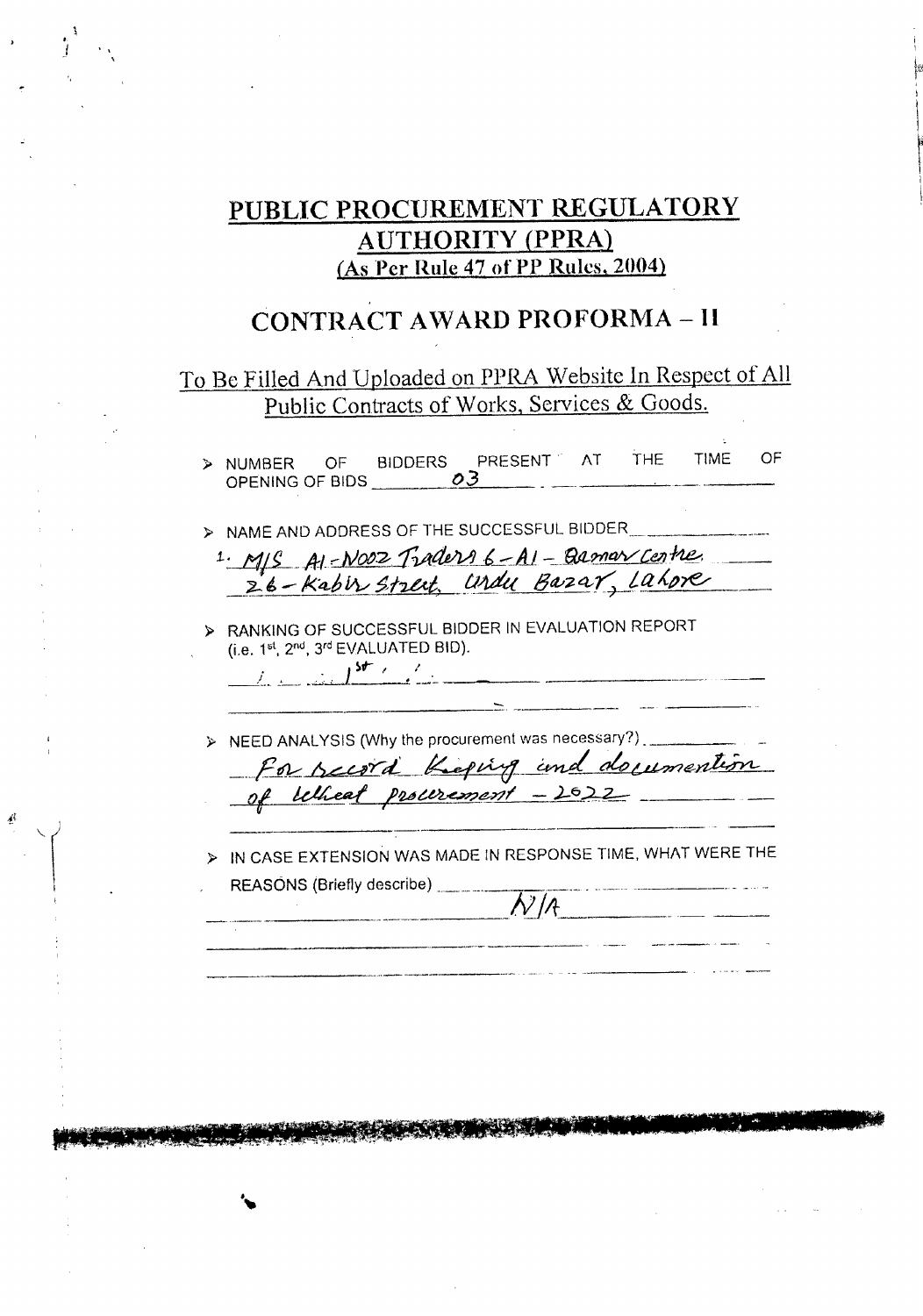| ⋗                     | WHETHER NAMES OF THE BIDDERS AND THEIR PRICES WERE READ                                            |                        |  |  |
|-----------------------|----------------------------------------------------------------------------------------------------|------------------------|--|--|
|                       | OUT AT THE TIME OF OPENING OF BIDS <b>CONTAINER THE SET OF STATE</b>                               | $\overline{Y}$ cs / No |  |  |
|                       | > DATE OF CONTRACT SIGNING $28-02-2022$<br>(Attach a copy of agreement)                            |                        |  |  |
| $\blacktriangleright$ | CONTRACT AWARD PRICE $R_5$ 3320,760/                                                               |                        |  |  |
|                       | WHETHER COPY OF EVALUATION REPORT GIVEN TO ALL<br><b>BIDDERS</b>                                   | Yes / No               |  |  |
|                       | (Attach copy of the bid evaluation report)                                                         |                        |  |  |
|                       | (If yes result thereof)                                                                            | Yes / No               |  |  |
|                       | ANY DEVIATION FROM SPECIFICATIONS GIVEN<br>IN THE TENDER NOTICE/DOCUMENTS<br>(If yes give details) | Yes / t                |  |  |
|                       | DEVIATION FROM QUALIFICATION CRITERIA CONTROLL DEVICE IN NO<br>(If yes give details)               |                        |  |  |
|                       | > SPECIAL CONDITIONS, IF Any<br>(Give Brief Description)                                           |                        |  |  |

--------------------- \_..-.--- - -'--

<u> 대학생들은 대학생들이 가</u>지 않아 있다.

[F.No.2/1/2008PPRA -RA.III]

المسمور<br>محمد العام

'.

、丿

 $E_{\rm{B}}$  , which are  $E_{\rm{B}}$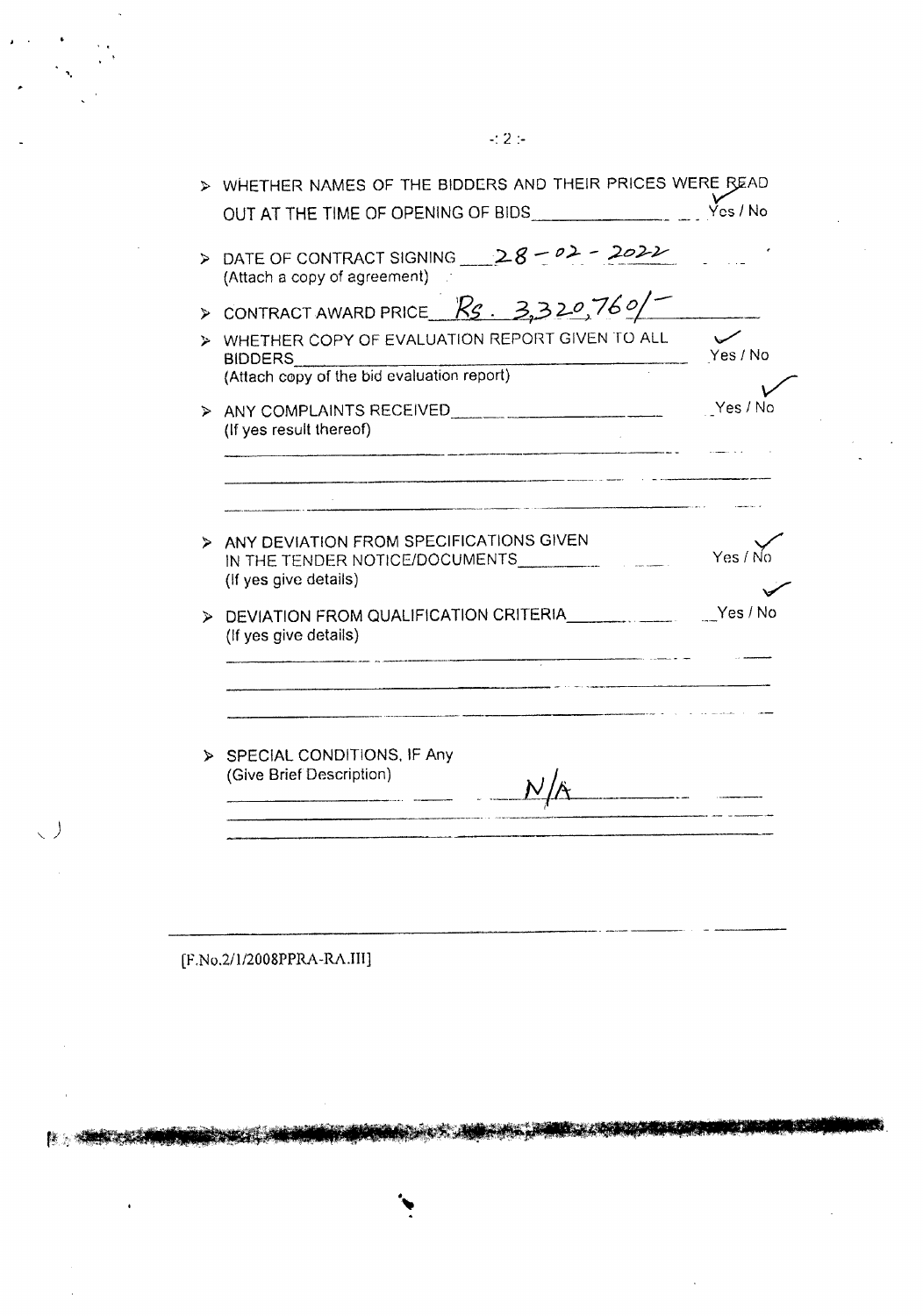|       | <b>Statement of Tender Documents Office Stationery &amp;</b><br><b>Printing Of Field Stationery Items 2022</b> |           |  |
|-------|----------------------------------------------------------------------------------------------------------------|-----------|--|
| Sr.No | <b>Party Detail</b>                                                                                            | Receipt # |  |
|       | <b>Abdullah Enterprises</b>                                                                                    | 27339     |  |
|       | <b>Talal Publishers</b>                                                                                        | 37245     |  |
|       | <b>COS Traders</b>                                                                                             | 27346     |  |
| 4     | Mirza Sew Tech Print Press                                                                                     | 27348     |  |
| 5     | Al Noor Traders                                                                                                | 27350     |  |
|       |                                                                                                                |           |  |

ヽノ

yeard. **Lew** 

MOHAMMAD KIADAI DATED 04/02/2022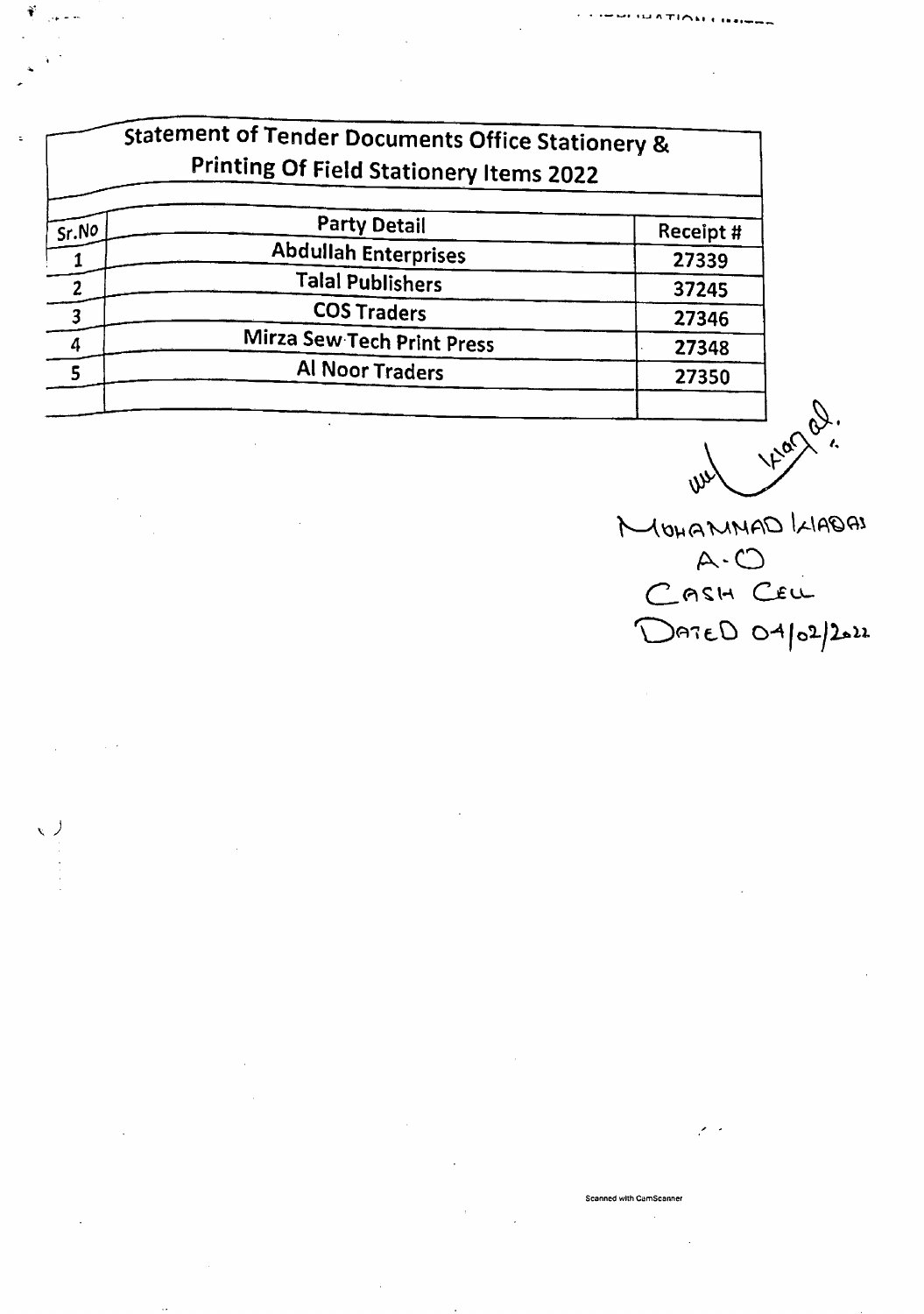Dated:-07th February, 2022

D AYYAZ KHAN, PO

Scanned with CamScanner

CONVENER

**7OMMITTEE)** 

# PASSCO/AUDIT/COORD/2022//6/

#### A/General Manager Commercial, PASSCO Head Office, Lahore

Subject:

#### TECHNICAL EVALUATION REPORT OFFICE AND PRINTING FIELD STATIONERY ITEMS 2022-2023.

**MUHAMMA** 

(TECHNICAL EVALUATION

In Pursuance of office order No.PASSCO/Comm/P-1/2022/241 Dated: 27<sup>th</sup> January, 2022, required information regarding Technical Proposals of Office Stationery (61 Nos) and Field Stationary Items (21 Nos) in respect of Technical Evaluation Committee, is submitted along with supporting Evaluation Report:

 $c.c.$ to:

1. Master File

2. Office Copy'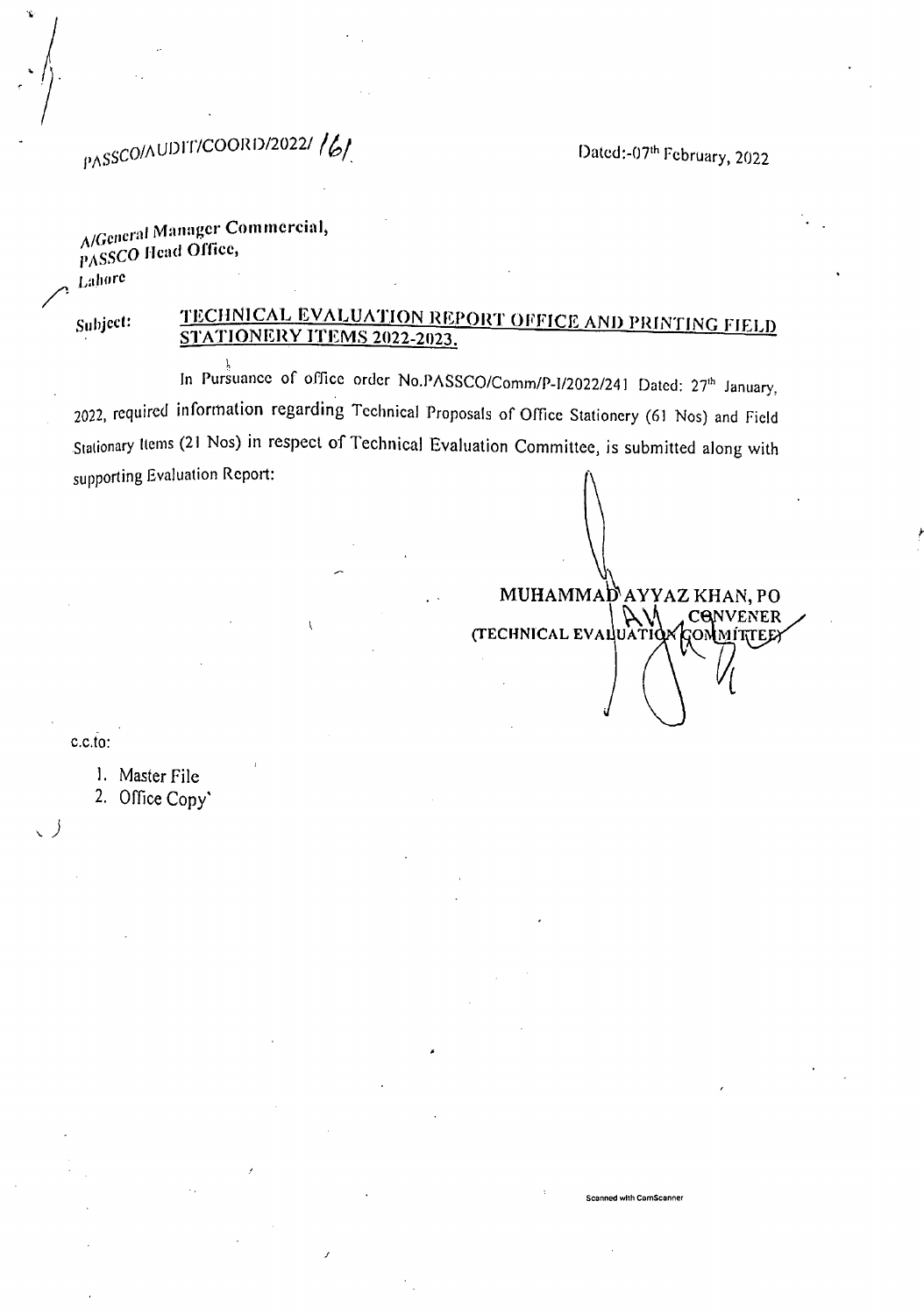where the exploration of the contract of

 $\langle$  )

TECHNICAL EVALUATION REPORT FOR PURCHASE OF OFFICE STATIONERY TEMS AND PRINTING OF FIELD STATIONERY ITEMS-2022.

 $\overline{\phantom{a}}$ 

ŀ

The committee was constituted by commercial wing vide letter No. PASSCO/Comm/P-I/2022/241 The community of communication wing vide letter No. PASSCO/Comm/P-I/2022/241<br>dated 27<sup>th</sup> January, 2022 regarding the Technical Evaluation to evaluate, analyze, examine & check suitability<br>dated 27<sup>th</sup> January, 2022 regar dated  $27^{\circ}$  January, even remained the parties in accordance with requirements / criteria mentioned in tender<br>of technical proposals submitted by the parties in accordance with requirements / criteria mentioned in tend of technical proportions of Office Stationery Items and Printing of Field Stationery Items -2022. The committee documents for Purchase of Office Stationery Items and Printing of Field Stationery Items -2022. The committee documents in following Officers / Official:

|           | Sr# Name & Designation          | <b>Status</b> |
|-----------|---------------------------------|---------------|
| <u>.a</u> | Muhammad Ayaz Khan PO- A&I Wing | Convener      |
| Ъ.        | Farhan Munawar AO S&C Wing      | Member        |
| гc.       | Waheed Sultan PI Comm Wing      | Member        |

The committee has technically evaluated and analyzed the samples provided by the parties vide letter 2. Mo. PASSCO/Comm/P-II/Stat/2022/298 dated 4th Feb, 2022.

 $Technical evaluation detail is as under:$ 

| Sr#            | REQUIRED DOCUMENTS                                                                                                                                                                                                                                                                                                                                  | M/s Talal<br>Publishers        | M/s Al-Noor<br>Traders | M/s COS<br><b>Traders</b> |
|----------------|-----------------------------------------------------------------------------------------------------------------------------------------------------------------------------------------------------------------------------------------------------------------------------------------------------------------------------------------------------|--------------------------------|------------------------|---------------------------|
| a.             | Letter of intent to participate in the tender / bid.                                                                                                                                                                                                                                                                                                | Provided                       | Provided               | Provided                  |
| $\mathbf{b}$ . | Letter of authorization of representative.                                                                                                                                                                                                                                                                                                          | Provided                       | Provided               | Provided                  |
| c.             | Firm must have valid experience in delivering and<br>supplying of Office Stationery items.                                                                                                                                                                                                                                                          | Provided                       | Provided               | Provided                  |
| d.             | Firm must attach valid bank statement in original<br>showing financial stability of the firm.                                                                                                                                                                                                                                                       | Provided                       | Provided               | Provided                  |
| e.             | Copy of Income Tax / Sales Tax Registration.                                                                                                                                                                                                                                                                                                        | Provided                       | Provided               | Provided                  |
| f.             | Affidavit on Stamp Paper of Rs.100/- that the firm<br>is not black listed by any Government / Semi<br>Government Department as per Specimen at<br>Annex-B.                                                                                                                                                                                          | Provided                       | Provided               | Provided                  |
| g.             | Certificate on company's letter head pad that the<br>firm shall deliver all "Stationery Items - 2022".<br>Noncompliance to the same may result in<br>immediate termination of "Acceptance / Supply<br>Order and agreement" leading to forfeiture of earnest<br>money / performance security and blacklisting of firm as<br>per Specimen at Annex-C. | Provided                       | Provided               | Provided                  |
| h.             | Representative Samples of all items mentioned in<br>these bidding documents which will be delivered to<br>Technical Evaluation Committee.                                                                                                                                                                                                           | <b>Not</b><br>Provided<br>(61) | Provided<br>(82)       | Provided<br>(82)          |
| j.             | Original "Cash Receipt" issued by PASSCO in<br>consideration of sale of Bidding Documents.                                                                                                                                                                                                                                                          | Provided                       | Provided               | Provided                  |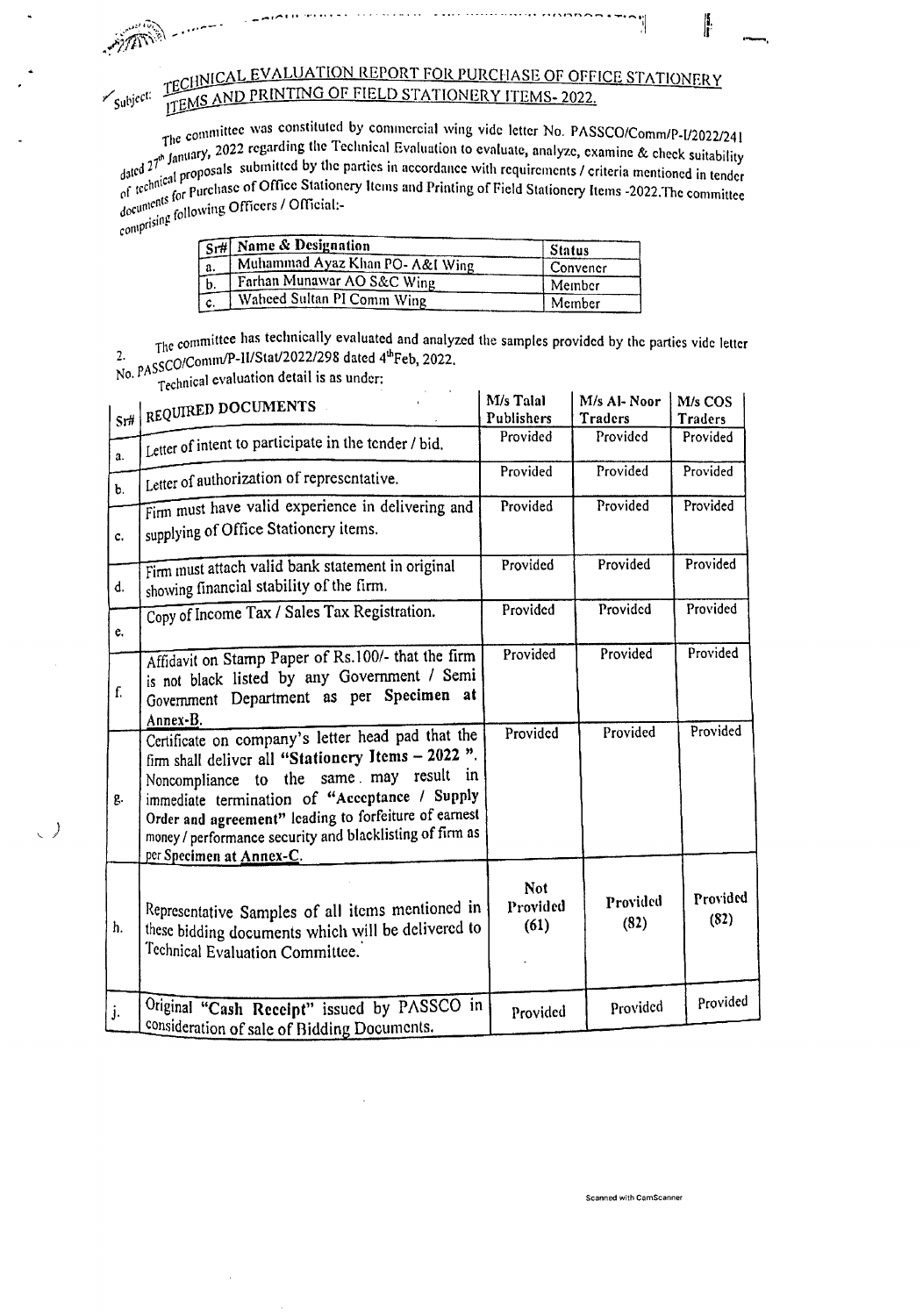This is submitted for kind consideration, please.

Farhan Munawar<br>AO S&C Wing<br>(Member)

iku

Waheed Sultan PI-Comm Wing<br>(Member)

Scanned with CamScanner

Muhammad Ayaz Khan<br>PO-A&A Wing<br>(Convoner)

 $\overline{3}$ .

 $\sqrt{2}$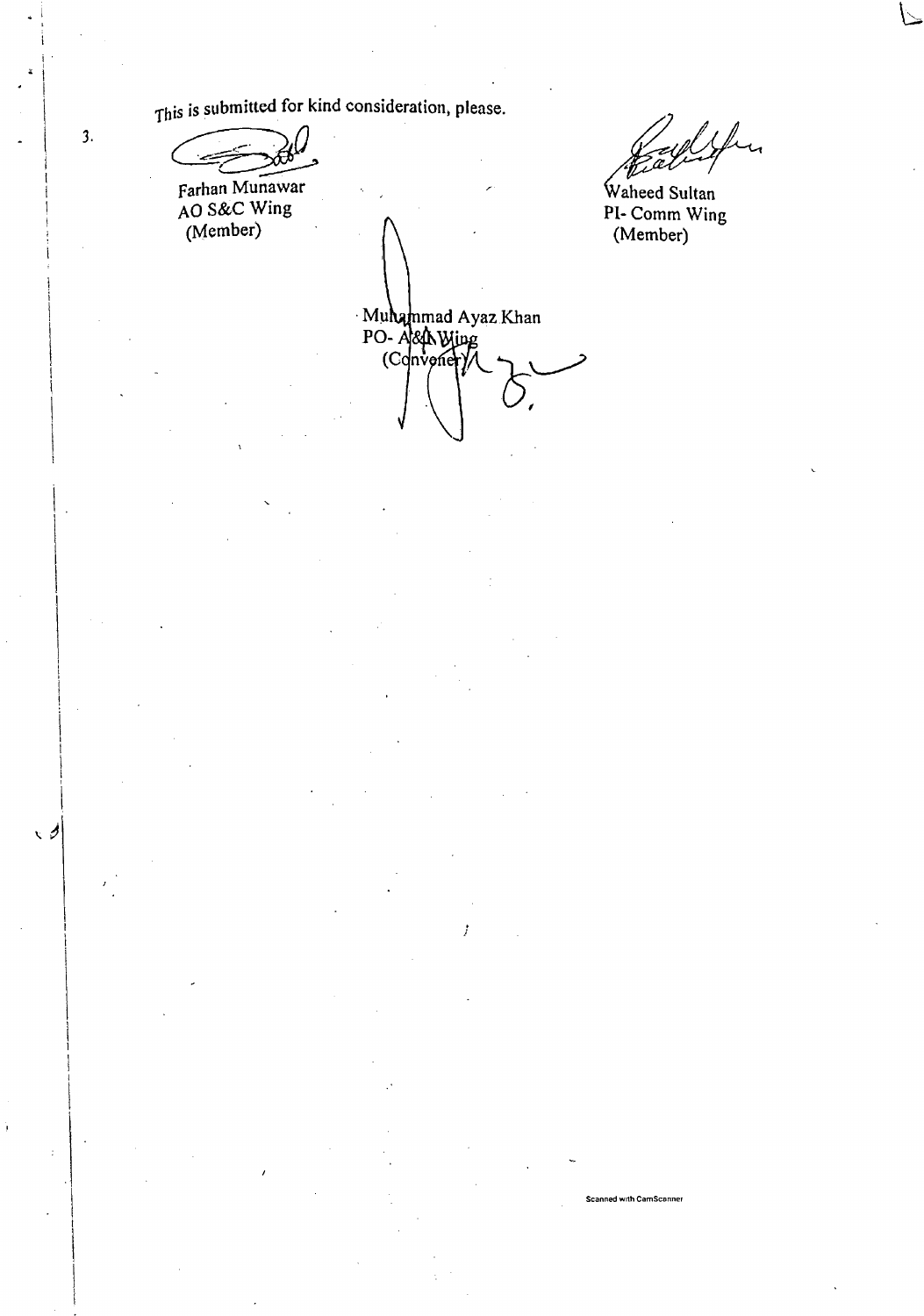

#### **AGREEMNET**

"Office Stationery Items and Printed Field Stationery Items - 2022"

 $T_{\text{total}}$   $T_{\text{total}}$   $T_{\text{total}}$   $T_{\text{total}}$   $T_{\text{total}}$   $T_{\text{total}}$   $T_{\text{total}}$   $T_{\text{total}}$   $T_{\text{total}}$  s  $T_{\text{total}}$  s  $T_{\text{total}}$  s  $T_{\text{total}}$  s  $T_{\text{total}}$  s  $T_{\text{total}}$  s  $T_{\text{total}}$  s  $T_{\text{total}}$  s  $T_{\text{total}}$  s  $T_{\text{total}}$  s  $T_{\text{total}}$  s  $T_{\text{total}}$  $\overline{P}$   $\overline{P}$  are under the laws  $\overline{P}$  corporation Limited, (PASSCO) incorporated under the laws of laws of laws of laws of laws of laws of laws of laws of laws of laws of laws of laws of laws of laws of laws of la  $P_{\text{S}}$  is registered office at  $11 -$  Kashmir Road, Lahore represented by it with  $\Delta t$ Pakistan with its registered office at  $11 -$  Kashmir Road, Lahore represented by it's A/General Manager (Commercial) (hereinafter referred to as the 'BUYER' which terms wherever the context so permits includes its success (Commercial) (hereinafter referred to as the 'BUYER' which terms wherever the context so permits

AND

 $\frac{M}{s}$  are  $\frac{M}{s}$  and  $\frac{M}{s}$  are  $\frac{M}{s}$  Centre, 26 - Kabir Street, Urdu Bazar, Lahore (hereinafter  $\frac{M}{s}$ referred to as "SELLER" which terms wherever the context so permits includes its successors in interest referred to as "SELLER" which terms wherever the context so permits includes its successors in interest

Whereas, the second party has agreed to supply of (82) office stationery items and printed field stationary items - 2022 :: the total cost of Rs. 3,320,760/- (Rupees: Three Million Three Hundred Twenty Thousand Seven Hundred and Sixty Only), inclusive of all taxes and duties on delivered basis at PASSCO, Head Office, 11-Kasmir Road, Lahore and PASSCO Complex, Manga Mandi, Multan

And whereas the first party has agreed to buy the same at the cost of Rs. 3,320,760/- (Rupees: *Three* Million Three Hundred Twenty Thousand Seven Hundred and Sixty Only) vide acceptance letter  $R_{\text{20}}$  containing because  $l_{\text{21}}$  P-III State/2022/374 dated 11<sup>th</sup> February, 2022 subject to the Terms  $\Omega$  Conditions  $\Omega$ containing hereunder to which stipulation the seller has consented.

# NOW THEREFORE, THIS AGREEMENT WITNESSES

I. This agreement comes into force with immediate effecl.

 $~\odot~$   $~\cdot~$ g'

, )

2. The second party will undertake the printing work strictly in accordance with the specifications and specimens/samples. Prior to finalizing the printing of documents of **Ri** specifications and specimens/samples. Prior to finalizing the printing of documents, the s o get the proof checked/approved from S&C Wing PASSCO. Similarly, quality of the proof checked/approved from S&C Wing PASSCO. Similarly, quality of the past-

 $\frac{1}{2}$  $\left(\frac{1}{2}\right)$  $-2$ 

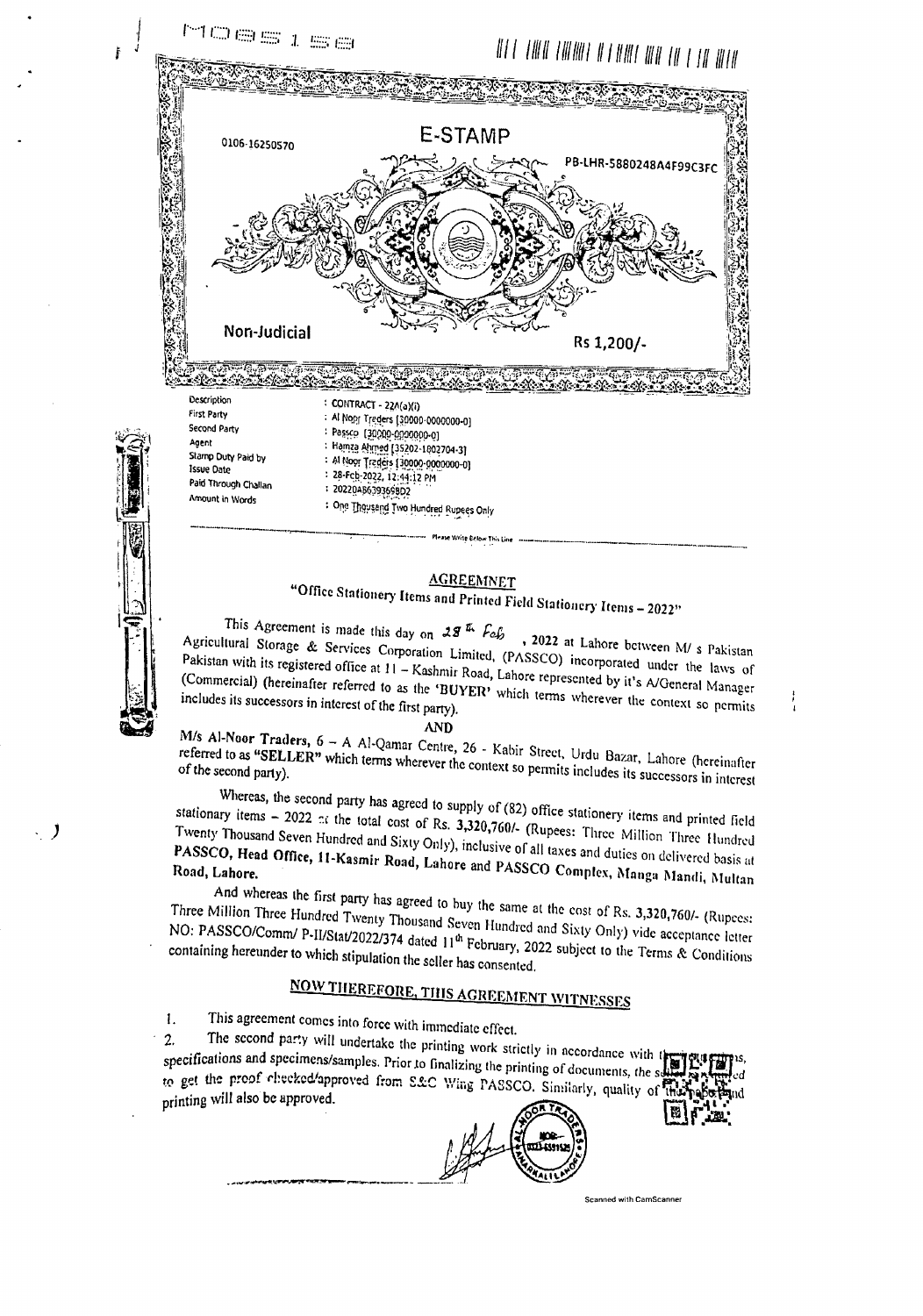

ĩ

Ť

- c. The company, firm, party shall not be liable for liquidated damages, forfeiture of its Performance Security, blacklisting for future, termination for default, if and to the extent of his failure / delay in performance / discharge of obligations is the result of an event of Force Majeure.
- d. If a Force Majeure situation arises, the Company, Firm & Party shall, by written notice served on the first party, indicate such condition and the cause thereof. Unless otherwise directed by the first party in writing, the Company, Firm and Party shall continue to perform under the acceptance letter, supply order, agreement as far as is reasonably practical, and shall seek all reasonable alternative means for performance not prevented by the Force Majeure event.

Arbitration: In case of any difference or dispute between the parties arising out of this contract  $14.$ agreement or in the matter enumerated therein, the same shall be referred to the sole arbitration of the Managing Director PASSCO or any person nominated by him whose award / decision shall be final and binding on the parties to this contract agreement.

Jurisdiction of Court: Regarding the issue of jurisdiction in case of litigation between parties, 15. the court at Lahore shall have the exclusive jurisdiction to entertain such dispute.

All terms & conditions clucidated in advertisement (Invitation of Bid), Bidding document and 16. Acceptance Letter are integral part of this agreement.

 $7.$ Signature: In Witness Whereof, the parties hereto have affixed their signatures at Lahore on the aforementioned date.

FOR & ON BEHALF OF FIRST PARTY

A/General Manager (Comm)

Witnesses

1 Signature:

Name: S. Mumlaz Hussain SI CNIC NO. 15202-4437 179-9

2 Signature Name: enlace CNIC NO:  $57$  $01 - 029999$ 

2 Signature: Name: /

CNIC NO:  $\overline{S}$ 

Scanned with CamScanner

FOR & ON BEHALF OF SECOND PARTY

M/s Al-Noor Traders.

1 Signature: Name:

 $CNICNO.2$